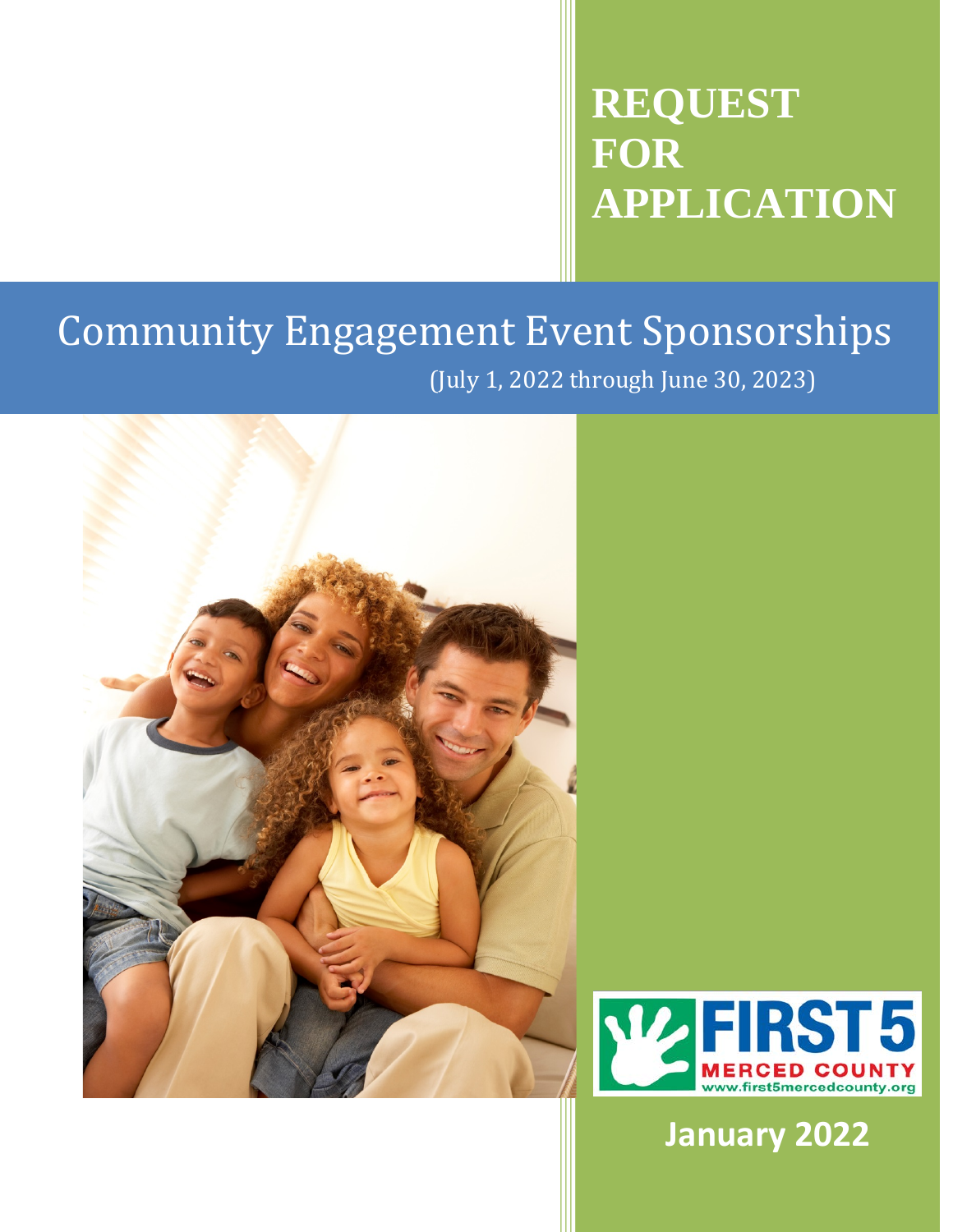### **Community Engagement Sponsorship Program**

The Community Engagement Sponsorships Program provides financial support to organizations implementing community engagement events and activities that: Promote the Children's Bill of Rights, and connect families with children 0 through 5 years with available services that make the *rights* more of a reality for Merced County children.

Funding under this program falls within First 5's mission of "To provide for the optimal physical, social, emotional and intellectual growth of young children in Merced County", and aims to increase community level awareness and acknowledgement of the need to prioritize care benefiting our youngest kids (0-5).

Under this funding program, First 5 Merced County will support activities across a broad geography throughout Merced County, and partner together with a diverse group of organizations, groups, businesses, and other entities to engage community members and begin discussions around the Bill of Rights and children's needs, and connect families with needed services.

### **Funding Guidelines**

There are two (2) tiers of funding; Tier 1 up to \$1,000 per event can be awarded for events that are for the general public and have a component for children 0 to 5, Tier 2 up to \$2,500 per event can be awarded for events that are primarily targeted to children 0 to 5 and their families. Awards will be made until allocated funds are exhausted. The First 5 Merced Commission has allocated \$50,000 for events/activities will be sponsored throughout the county between the period of July 1, 2022 through June 30, 2023.

A wide range of types of community events/activities will be considered. Examples include (but are not limited to) community health / resource fairs, town hall meetings, community / neighborhood celebrations, parent / family activities, employee events, community planning / needs assessment activities, etc.

Funding may be awarded in amounts less than what is requested. First 5 funds can only be used to support children 0-5 and their families. Therefore, if a proposed event/activity will also serve individuals outside of First 5 Merced County's age-range, other funding sources must be available to supplement First 5's funding.

Eligibility for funding is limited to those events and/or activities that:

• align to a meaningful degree with the mission, vision and guiding principles of First 5 Merced County;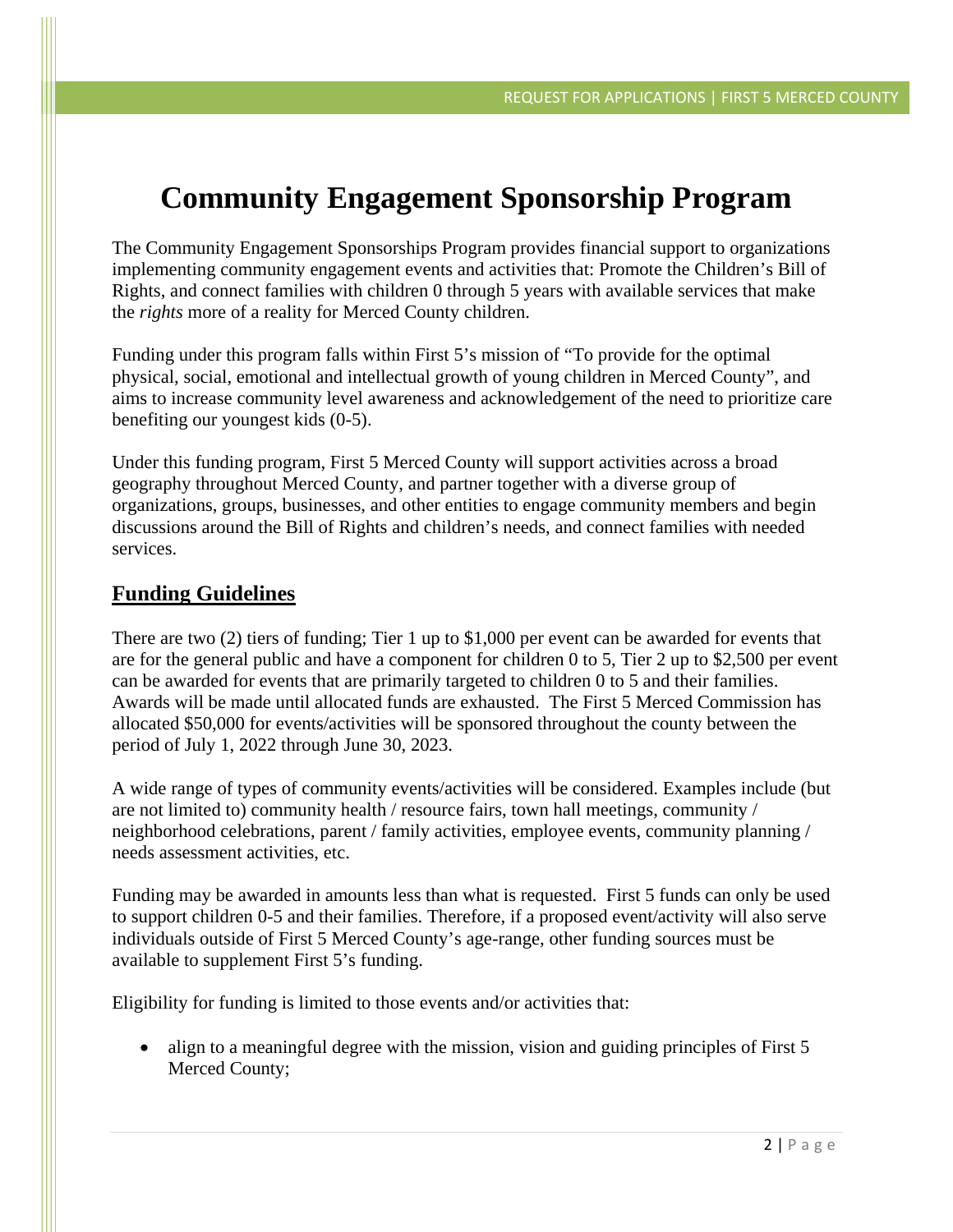- Directly target the general community (or an identified sub-segment of the Community) as the primary event attendees (tier 1) or directly target children 0 to 5 and their families  $(tier 2)$ ;
- Align with the purpose and elements of, as well as work to publicize, one or more of the rights addressed within the Children's Bill of Rights for Merced County; and,
- Engage the participation of a wide range of organizations, groups, communities, businesses, and other entities in activities that enhance the well-being of children 0-5 years throughout the county.

### *Note: Community Engagement events/activities that are already supported in part by First 5 funds through any other First 5 funding mechanism are not eligible for Community Engagement Event Sponsorship funding*.

There is no deadline for applying, but May 26, 2023 is the last day to apply with the required advance notice of 5 weeks. Community Engagement Sponsorship requests are accepted on a continuous basis and are considered in the order received throughout the year until allocated funds are exhausted. On at least a monthly basis, First 5 Merced County staff will review submitted Letters of Request.

Letters of Request that are received which include all required information, and are determined to fulfill the intent and scope of the Community Engagement Event Sponsorship Program will be approved at the staff level by the First 5 Merced County Executive Director.

Selected recipients will plan and implement their event in coordination with First 5 Merced County staff who will provide technical assistance and support to promote the event's success.

### **Letters of Request**

A letter of request must be submitted to First 5 Merced County in order to be considered for funding. Letters of Request must be received at least **5 weeks prior to the event**. Provide the following information on the attached form Attachment A in the letter (a PDF and Word version are available on the First 5 Merced Website at

[\(https://app.box.com/s/qx2641edcelzbu4w3z8cluv6orspk11x\)](https://app.box.com/s/qx2641edcelzbu4w3z8cluv6orspk11x):

- Requesting organization and collaborating partners (if applicable)
- Name and goal(s) of the event
- Which Children's Bill of Right(s) will be covered during the event
- How the organization will disseminate and publicize the Children's Bill of Right(s) during the event/dialogue
- How community members will be engaged in dialogue about the Children's Bill of Rights
- How families will be connected to services to support them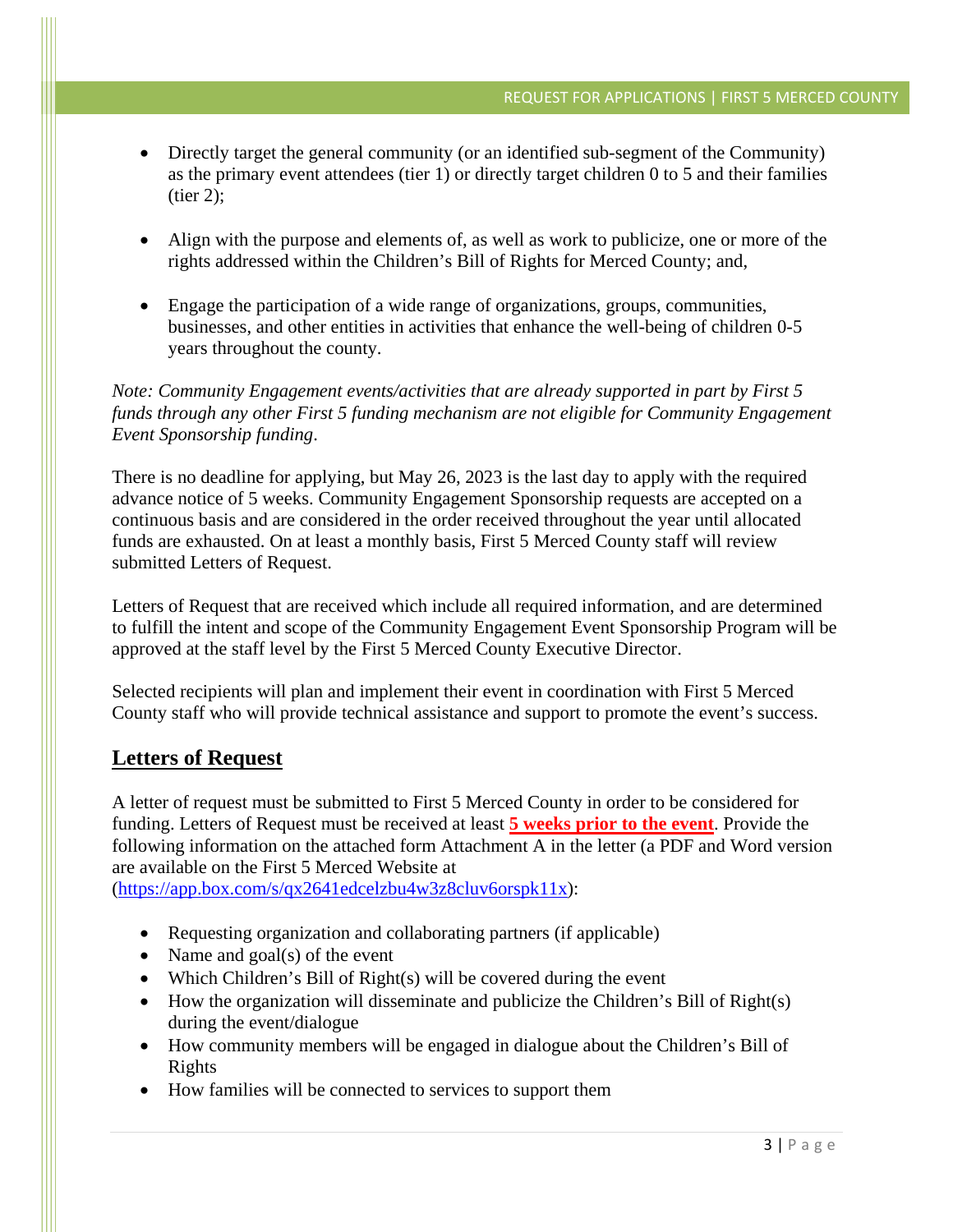- Event history (if applicable)
- Event date/time/location
- Description of intended audience / participants
- Estimated attendance size
- Primary event activities
- Total event budget and description of how First 5 funds will be used.
- Other funding sources and amounts (cash and in-kind equivalent) required for events targeting children beyond the ages of 0-5.
- Amount of First 5 Merced County funds requested

Applications shall be reviewed based on criteria including, but not limited to:

- 1. Clarity of the description of the event;
- 2. Degree of alignment of event goal(s) with the First 5 Merced County vision, mission and guiding principles;
- 3. Potential of the event to effectively publicize and promote the Children's Bill of Rights (or portions of it) and connect Merced County families with children 0-5 years old with available services;
- 4. Ability of the event to fulfill this funding program's intent to (collectively) reach geographic areas throughout the county, and engage a diverse group of entities to implement events/dialogues;
- 5. Targeted population for the event (i.e., general community vs. service providers/professionals);
- 6. Organizational capacity / history of successfully conducting the event;
- 7. Availability and amount of non-First 5 funding to support the event's total budget (including in-kind and cash resources).

### **Submit Letters of Request to:**

For hardcopy, please submit letters of request to:

First 5 Merced County Attn: Community Engagement Event Sponsorships 260 E.  $15^{\text{th}}$  Street Merced, CA 95341

For electronic copies, please submit letters of request to:

Please submit electronic letters of request as an email attachment to Marie Pickney at [first5@countyofmerced.com](mailto:first5@countyofmerced.com)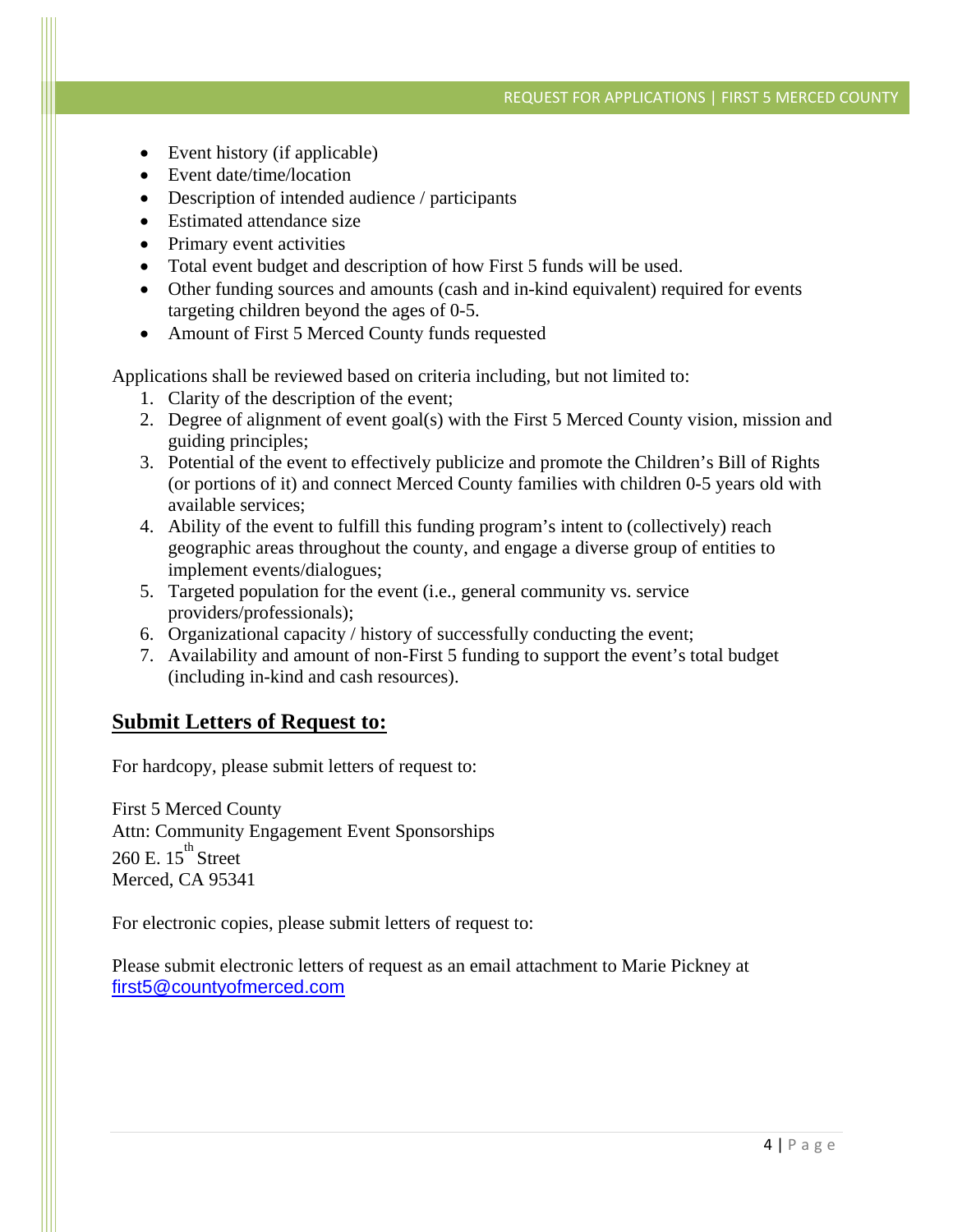### **Awards & Terms**

A Community Engagement award letter will be presented to successful applicants detailing the amount and terms of the award. General liability insurance coverage is required for any event for which First 5 funding is provided (this must be received before the event).

Any marketing materials (flyers, posters signs etc.) for First 5 events/activities shall identify First 5 Merced County as a sponsoring entity in the form of an attribution statement and/or official logo (both provided upon funding approval).

Organizations are required to submit copies of all marketing materials to First 5 at least 10 days prior to distribution to the public. Notifications of media events shall be shared with First 5 prior to recording.

Submission of photos for project activities and/or events, are required within 10 days after event (please use Attachment B).

Following the sponsored event, recipients of funding will be required to complete a brief survey of the sponsored event documenting the estimated attendance, its benefits for those attending, and related information.

Failure to complete required documentation prior to closeout could result in subsequent funding opportunities.

Unsuccessful applicants will be notified by mail (standard or electronic). Appeals for unsuccessful requests will only be entertained based on a violation of law, rule, regulation, or terms of the Funding Guidelines and Criteria approved by the Commission for this funding mechanism. Mere disagreement with the decision is not grounds for appeal.

Questions? If you have questions regarding Community Engagement Sponsorships, contact First 5 Merced County staff via e-mail at First5@countyofmerced.com or phone (209) 385-7337

### **ATTACHMENTS**

**Attachment A – Community Engagement Sponsorship Request Form Attachment B – Community Engagement Sponsorship Survey Attachment C – First 5 Merced Nutrition Policy and Guidelines**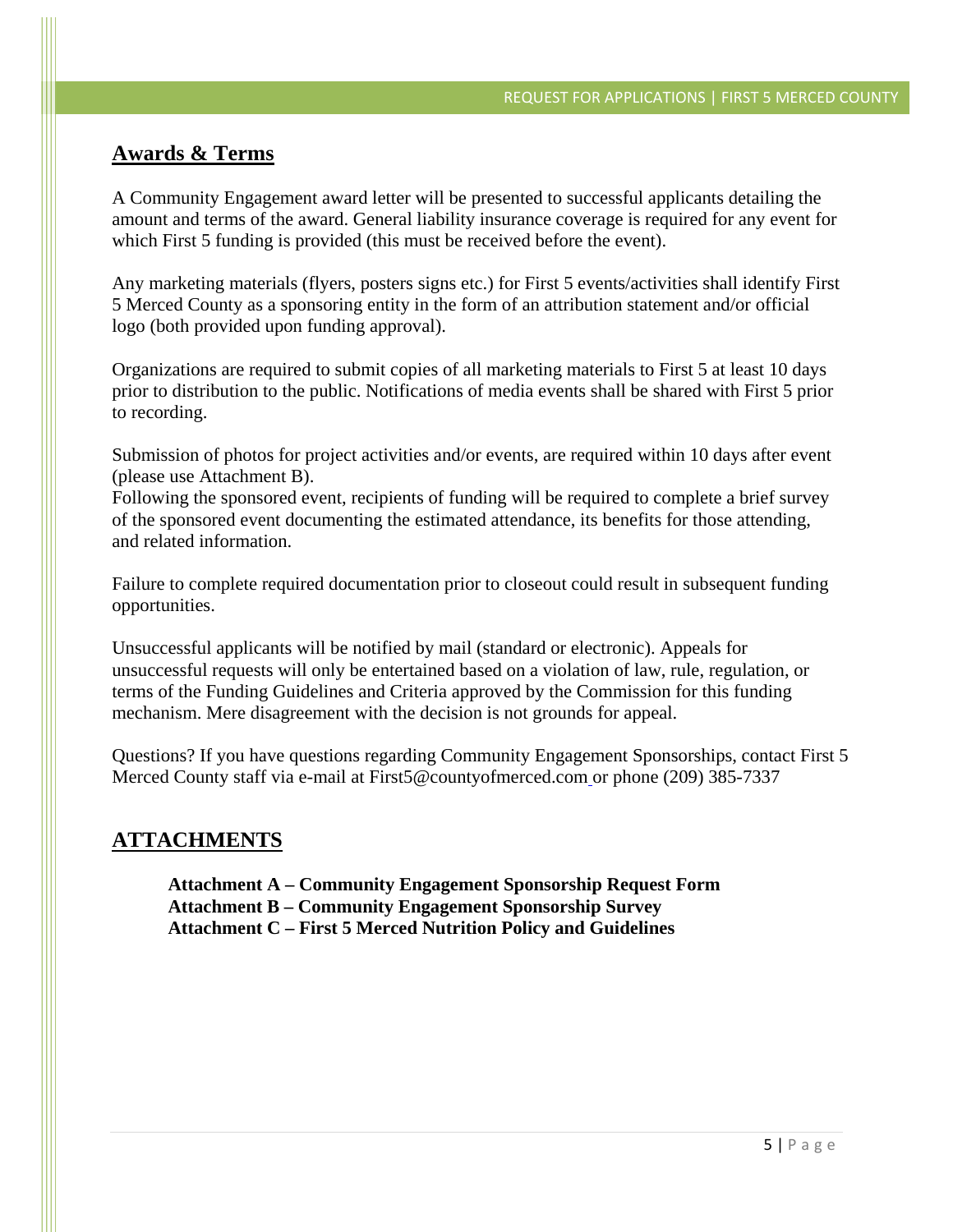### **Attachment A – Community Engagement Sponsorship Request Form**



Community Engagement Sponsorship Request Form

| <b>Event Name:</b>             |                                     |
|--------------------------------|-------------------------------------|
| <b>Event Location:</b>         |                                     |
| <b>Event Description</b>       |                                     |
| Event Goal:                    |                                     |
| <b>Collaborating Partners:</b> | <b>Enter Collaborating Partners</b> |
| <b>Event Date:</b>             |                                     |
| Event Time:                    |                                     |
| Event Budget:                  |                                     |
| Number of Attendees:           |                                     |
| Number of Attendees 0 to 5:    |                                     |

### **Choose the Funding Tier (Please Select One)**

- $\Box$  Tier I General Community Event with Component for Children 0 to 5 \$1,000
- $\Box$  Tier II Community Event Directly Targeting Children 0 to 5 and Their Families \$2,500

#### **Children's Bill of Rights (All Events Must Connect to at Least One Item Below)**

 $\Box$  - ALL CHILDREN HAVE THE RIGHT TO have parents and caregivers who are prepared and educated to become the "most important persons in the world" to their children.

☐ - ALL CHILDREN HAVE THE RIGHT TO have parents and caregivers who recognize and effectively fulfill their responsibilities for nurturing, loving, and supporting their children.

□ - ALL CHILDREN HAVE THE RIGHT TO live in stable home environments with routines that prioritize learning and optimal development, including regular healthy meals, enough sleep, support of learning, good hygiene, and plenty of physical activity.

 $\Box$  - ALL CHILDREN HAVE THE RIGHT TO participate in varied and meaningful enrichment experiences introducing them to the arts, nature, sciences, and cultures, which demonstrate life's beauty, richness, and human potential.

 $\Box$  - ALL CHILDREN HAVE THE RIGHT TO live in homes free from mistreatment, abuse, and neglect, and in communities without violence, drug use, and gang influence.

 $\Box$  - ALL CHILDREN HAVE THE RIGHT TO live and grow in a healthy environment with clean air and water, affordable healthy foods, and spaces safe for exploring, play, and physical activity.

 $\Box$  - ALL CHILDREN HAVE THE RIGHT TO affordable and accessible physical, dental, and mental health care, including early identification and timely services. ☐ - ALL CHILDREN HAVE THE RIGHT TO high-quality care, education, and guidance— from their earliest years through young adulthood—that promote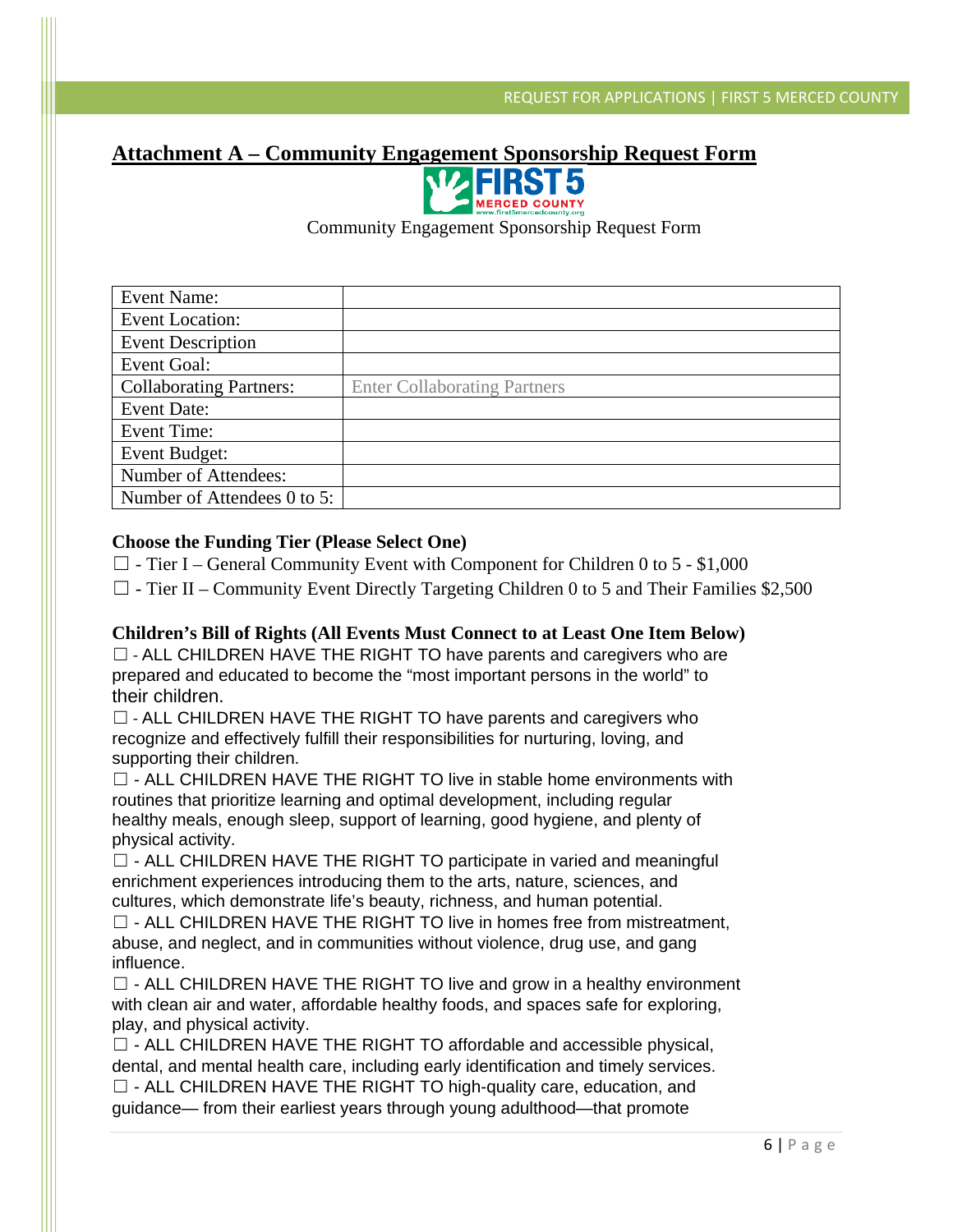achievement, success in life, and a love for lifelong learning. DREAM BIG!

☐ - ALL CHILDREN HAVE THE RIGHT TO be encouraged to "dream big", to be challenged, and to live their lives with hope and inspiration.

☐ - ALL CHILDREN HAVE THE RIGHT TO live in a community that demonstrates daily that all of its children are its #1 priority as evidenced through its commitment of time, money, effort, and unified support.

Merced County Children's Bill of Rights Promotion Plan

Community Engagement

Support Services

Event History

Use of First 5 Merced Funds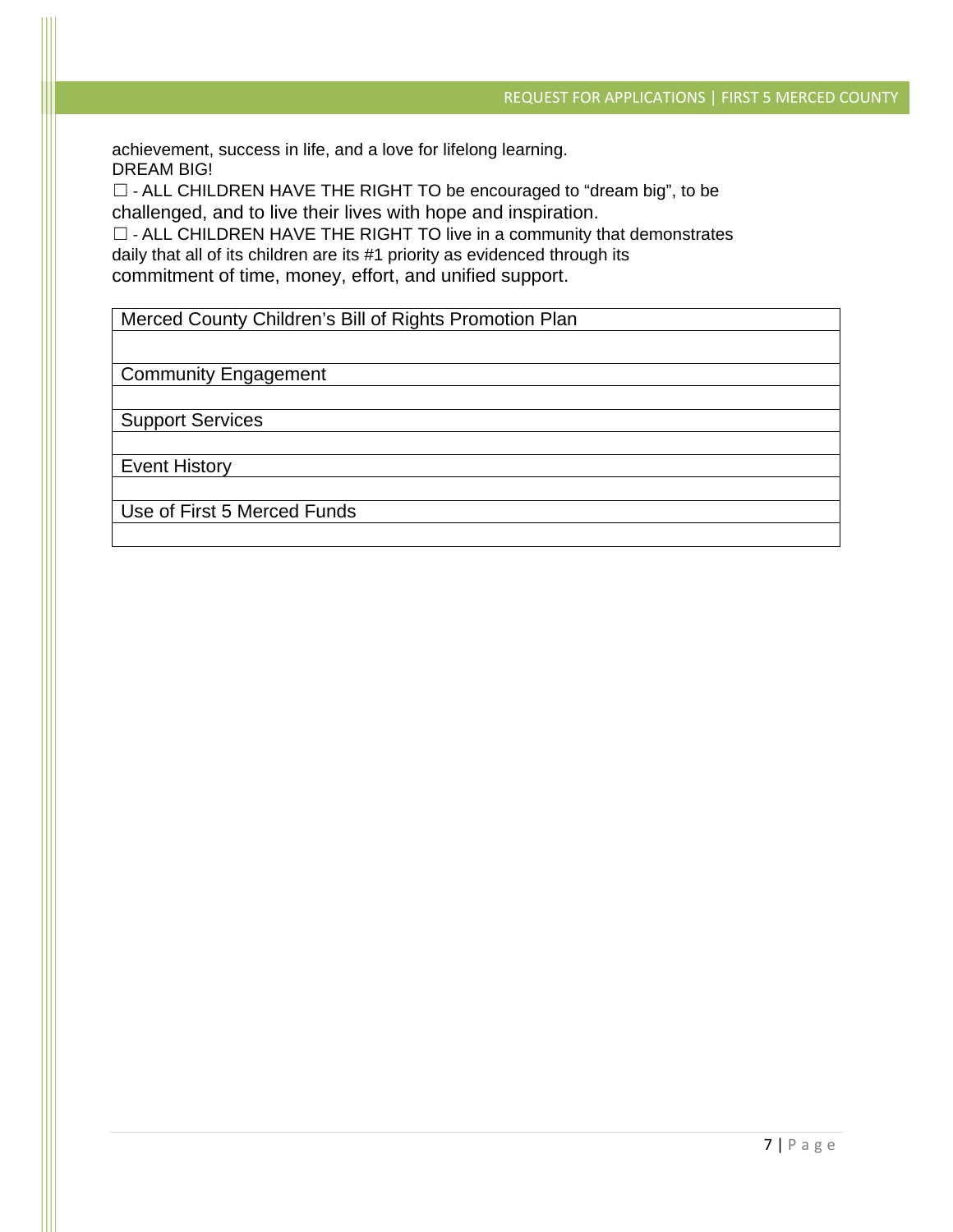**Attachment B - Community Engagement Sponsorship Survey**



### **Community Engagement Sponsorship Survey**

**Recipient shall submit completed survey 10 days after the event. Please attach any flyer(s) or other marketing materials used for this event. Commission may request additional information as deemed necessary.** 

| <b>Organization/Agency Name:</b>                                                                |                     |                |               | <b>Date Submitted:</b> |  |
|-------------------------------------------------------------------------------------------------|---------------------|----------------|---------------|------------------------|--|
|                                                                                                 |                     |                |               |                        |  |
| Type of Organization/Agency: (e.g. : Non-Profit, Community, Governmental,                       |                     |                |               | Contract #:            |  |
| Private)                                                                                        |                     |                |               |                        |  |
| <b>Event Title:</b>                                                                             |                     |                |               |                        |  |
| <b>Location of Event:</b>                                                                       |                     |                | Date of Event |                        |  |
| 1. What was the primary target audience?                                                        |                     |                |               |                        |  |
| Estimated total number of event attendees:                                                      |                     |                |               |                        |  |
| Estimated number of adults:                                                                     |                     |                |               |                        |  |
| Estimated number of children 0 to 5:                                                            |                     |                |               |                        |  |
| Estimated number of children/youth 6 and up:                                                    |                     |                |               |                        |  |
| Briefly describe your event (including primary activities) and how it addressed the goals<br>2. |                     |                |               |                        |  |
| identified in your letter of request.                                                           |                     |                |               |                        |  |
| 3. What types of resources or services were provided to families/participants?                  |                     |                |               |                        |  |
| 4. How much non- First                                                                          | Please identify the | Cash donation: |               | In kind:               |  |
| 5 funding (in kind or                                                                           | source/sources of   |                |               |                        |  |
| cash) was leveraged?                                                                            | leveraged funding:  |                |               |                        |  |
| \$                                                                                              | \$                  | \$             |               | \$                     |  |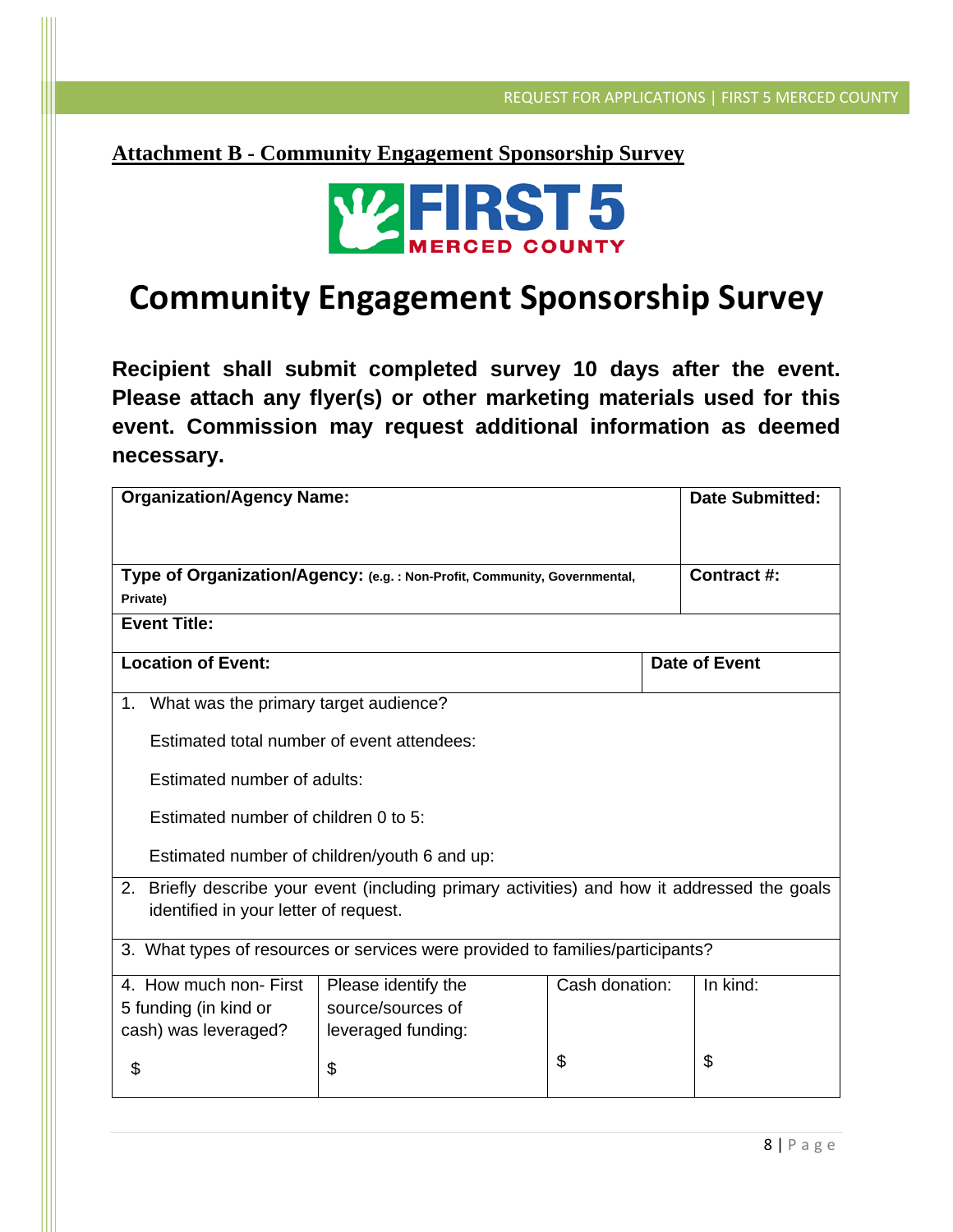| 5. Which of the Children's Bill of Rights was the event primarily focused on? If more than<br>one, please number (1, 2, 3) primary being first, etc. Maximum of 3 Rights, please.                                            |                                                              |  |  |  |  |
|------------------------------------------------------------------------------------------------------------------------------------------------------------------------------------------------------------------------------|--------------------------------------------------------------|--|--|--|--|
| #                                                                                                                                                                                                                            |                                                              |  |  |  |  |
|                                                                                                                                                                                                                              | 1. KNOWLEDGEABLE AND PREPARED PARENTS AND PRIMARY CAREGIVERS |  |  |  |  |
|                                                                                                                                                                                                                              | 2. STABLE AND NURTURING RELATIONSHIPS                        |  |  |  |  |
|                                                                                                                                                                                                                              | 3. HOME ENVIRONMENTS THAT MAKE LEARNING A PRIORITY           |  |  |  |  |
| 4. RICH AND MEANINGFUL LIFE EXPERIENCES                                                                                                                                                                                      |                                                              |  |  |  |  |
| 5. SAFETY AND FREEDOM FROM ABUSE AND VIOLENCE                                                                                                                                                                                |                                                              |  |  |  |  |
| <b>6. A HEALTHY ENVIRONMENT</b>                                                                                                                                                                                              |                                                              |  |  |  |  |
| 7. QUALITY HEALTH CARE                                                                                                                                                                                                       |                                                              |  |  |  |  |
|                                                                                                                                                                                                                              | 8. EXCEPTIONAL CARE, EDUCATION, AND GUIDANCE                 |  |  |  |  |
| 9. DREAM BIG!                                                                                                                                                                                                                |                                                              |  |  |  |  |
|                                                                                                                                                                                                                              | 10. THE COMMUNITY'S HIGHEST PRIORITY                         |  |  |  |  |
| 6. In what ways was the Bill specifically promoted? (Please submit copies of<br>flyers/advertising materials that promoted the Bill of Rights).                                                                              |                                                              |  |  |  |  |
| 7. Please describe the primary outcomes and/or benefits achieved as a result of your event.<br>If available, please use data that you have collected (surveys, tallies, etc.) to describe the<br>improved outcomes/benefits. |                                                              |  |  |  |  |
| 8. Please provide event photos (4 to 6 is sufficient), electronically to First 5 Merced County at<br>first5@countyofmerced.com.                                                                                              |                                                              |  |  |  |  |
|                                                                                                                                                                                                                              |                                                              |  |  |  |  |
| Survey Completed By:                                                                                                                                                                                                         | Signature:                                                   |  |  |  |  |
| Phone:                                                                                                                                                                                                                       | E-mail:                                                      |  |  |  |  |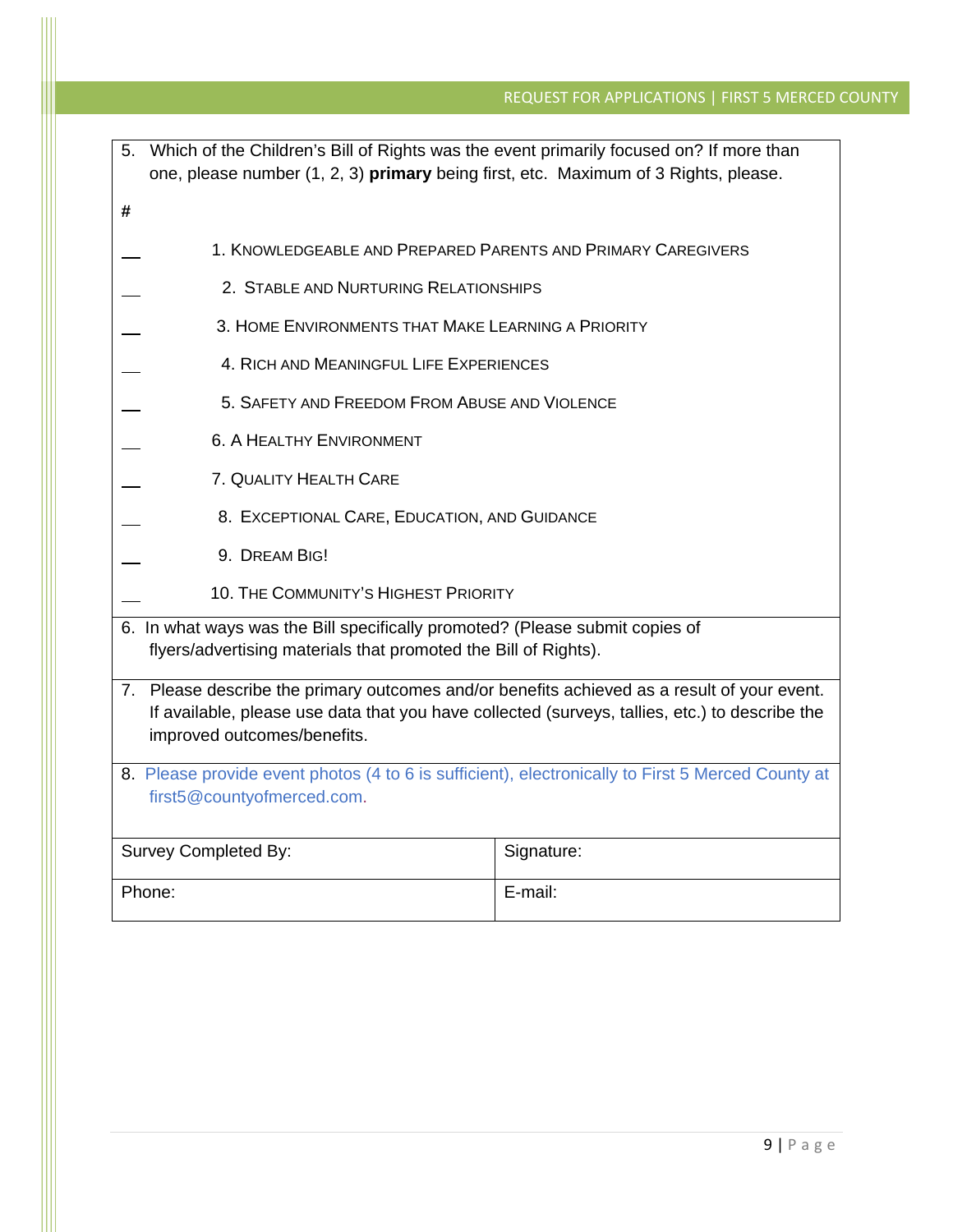# **Attachment C - First 5 Merced Nutrition Policy and Guidelines ERCED COUNTY**

### **NUTRITION GUIDELINES**

Contractors are required to adhere to the nutrition guidelines identified in their executed contractual agreements with First 5 Merced County (see Section 9, Tobacco & Nutrition). This document provides additional information regarding the guidelines and is applicable to all meetings, trainings, functions, programs and agreements that are made available through First 5 Merced County funding. Expenditures that do not comply with the guidelines below may not be reimbursed.

- 1. Foods and beverages purchased with First 5 funds that are offered at meals and breaks/snack times should be nutritious and provide variety and choice. This includes fruits, vegetables, low-fat dairy products and whole grains. Servings should also incorporate age-appropriate portion sizes.
- 2. Food and beverage choices should have moderate or reduced levels of fat, saturated fat, cholesterol, sodium and sugar. Options with high levels of dietary fiber are encouraged. Clean and safe drinking water should be available at all times.
- 3. Beverages provided in licensed child care settings and First 5-sponsored functions where children are present should be consistent with the Healthy Beverage Bill (AB 2804), which generally allows the following beverage options:
	- One percent or non-fat milk for children two years and older
	- One serving per day of 100 percent juice<sup>1</sup>
	- **Water**
	- No beverages with added sweeteners, natural or artificial

1Consider serving whole fruit slices in place of 100% juice

Nutrition education resources and food selection ideas are available through the Merced County Health Department and/or First 5 Merced County.

Questions or clarification regarding these nutrition guidelines and any particular circumstances may be addressed by contacting First 5 Merced County staff.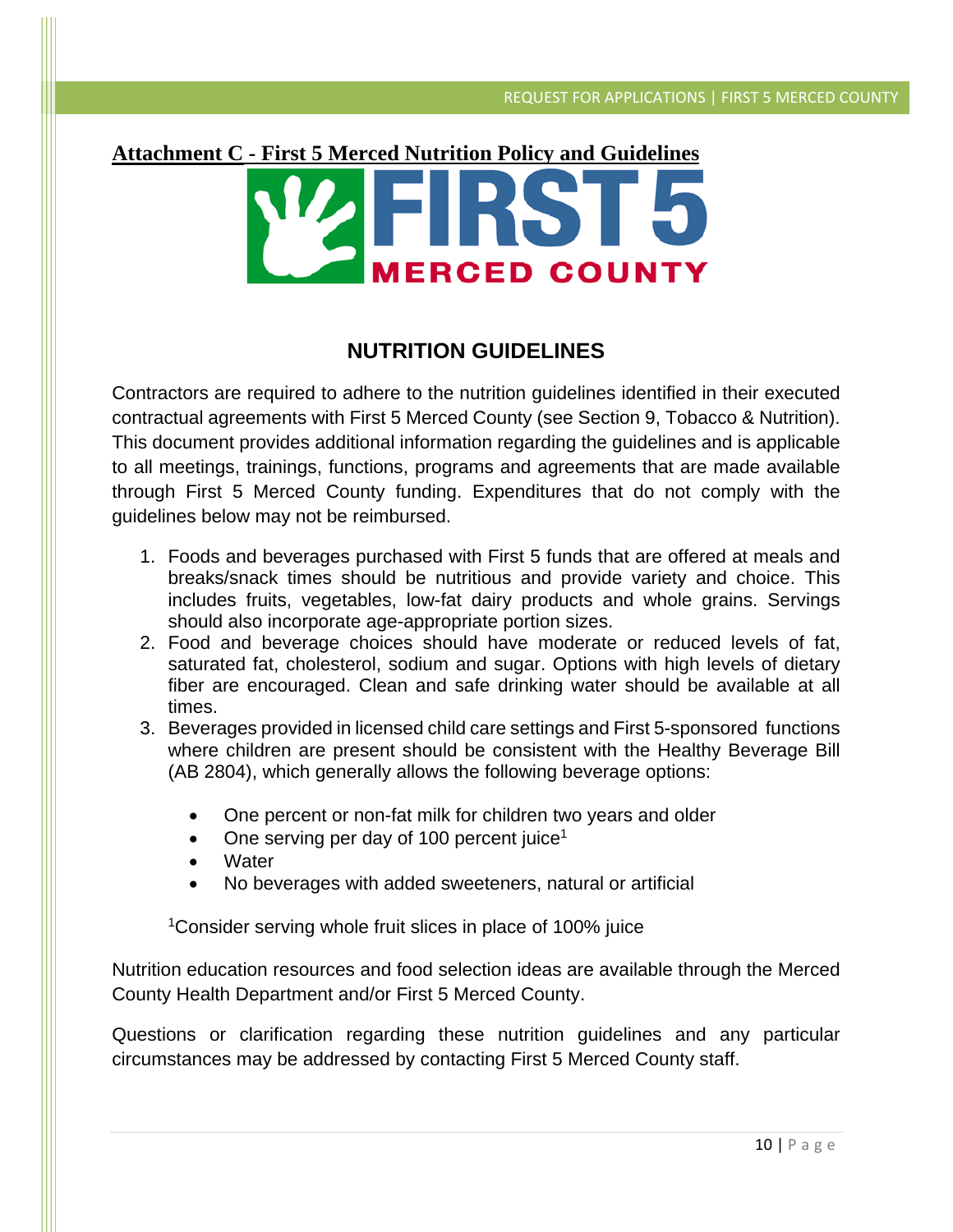

### **FIRST 5 MERCED COUNTY NUTRITION GUIDELINES:**

### **CLARIFICATIONS AND EXAMPLES OF ACCEPTABLE FOODS AND BEVERAGES**

### **Food and beverages for functions where children are not present:**

- Moderate or reduced levels of fat, saturated fat and/or cholesterol
	- Any meat or poultry that contains less than 10g of fat, 4.5g or less of saturated fats, and less than 95mg of cholesterol per 100g and per labeled serving size
	- Grilled or baked lower fat animal products such as but not limited to chicken, turkey, and seafood as well as low-fat dairy options.
	- Nuts, seeds and dried fruit
- Moderate or reduced levels of sodium
	- 5% to 10% of the daily recommended value (2300mg) of sodium per serving is considered a low to moderate level per serving.
	- Fresh or frozen meat, poultry, fish or shellfish.
	- Eggs.
	- Naturally low-sodium cheese (Swiss, goat, brick, ricotta, fresh mozzarella).
	- Cream cheese (light and skim).
	- Fresh, frozen, canned, or dried fruits.
	- Fresh vegetables without added sauces.
	- Low-sodium tomato juice or V-8 juice.
	- Low-sodium
	- Old-fashioned oats, quick cook oatmeal, grits, Cream of Wheat or Rice, shredded wheat.
	- Pasta (noodles, spaghetti, macaroni).
	- Rice.
	- Low-sodium crackers.
	- Granola
	- Corn tortillas.
	- Plain taco shells.
	- Unsalted nuts.
	- Low-sodium potato chips, pretzels, popcorn, and other snacks.
- Moderate or reduced levels of sugar.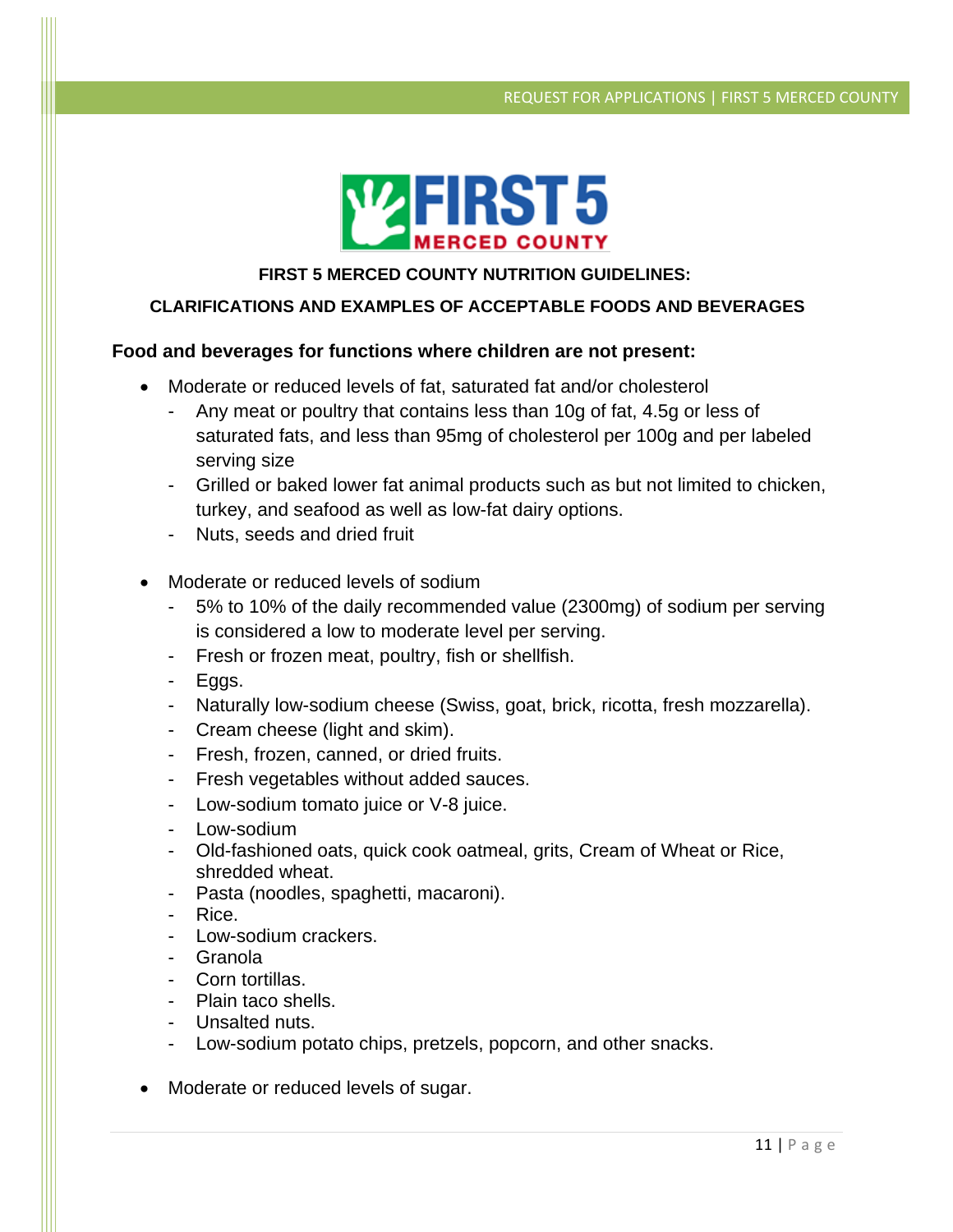- 5% to 10% of the daily recommended value (50g) of sugar per serving is considered a low to moderate level per serving.
- Milk
- 100% juice
- All fresh, frozen, canned, and dried fruit
- High levels of dietary fiber are encouraged.
	- Fruits
	- Vegetables
	- Whole wheat breads and crackers
- Clean and safe drinking water
	- Bottled or filtered

### **Food and Beverages for licensed child care settings (based on Healthy Beverage Bill AB 2804) and functions where children are present:**

### AB2804 Recommendations

- One percent or non-fat milk for children two years and older
- One serving per day of 100% percent juice (Consider whole fruit slices instead of juice)
- Water
- No beverages with added sweeteners, natural or artificial

### First 5 Recommendations

- Fruits and vegetables
- Whole Grains
- Protein
- Minimally processed foods that follow the fat, sodium and sugar recommendations outline for adults
- Alternative selections should be available for children that have food sensitivities/allergies and/or require easy to swallow options

### **Suggested Menus for First 5 funded functions where children are not present:**

- Pizza (chicken or 1 processed meat product with assorted vegetables) with salad and fruit with water
- Sandwiches with salad and fruit with water